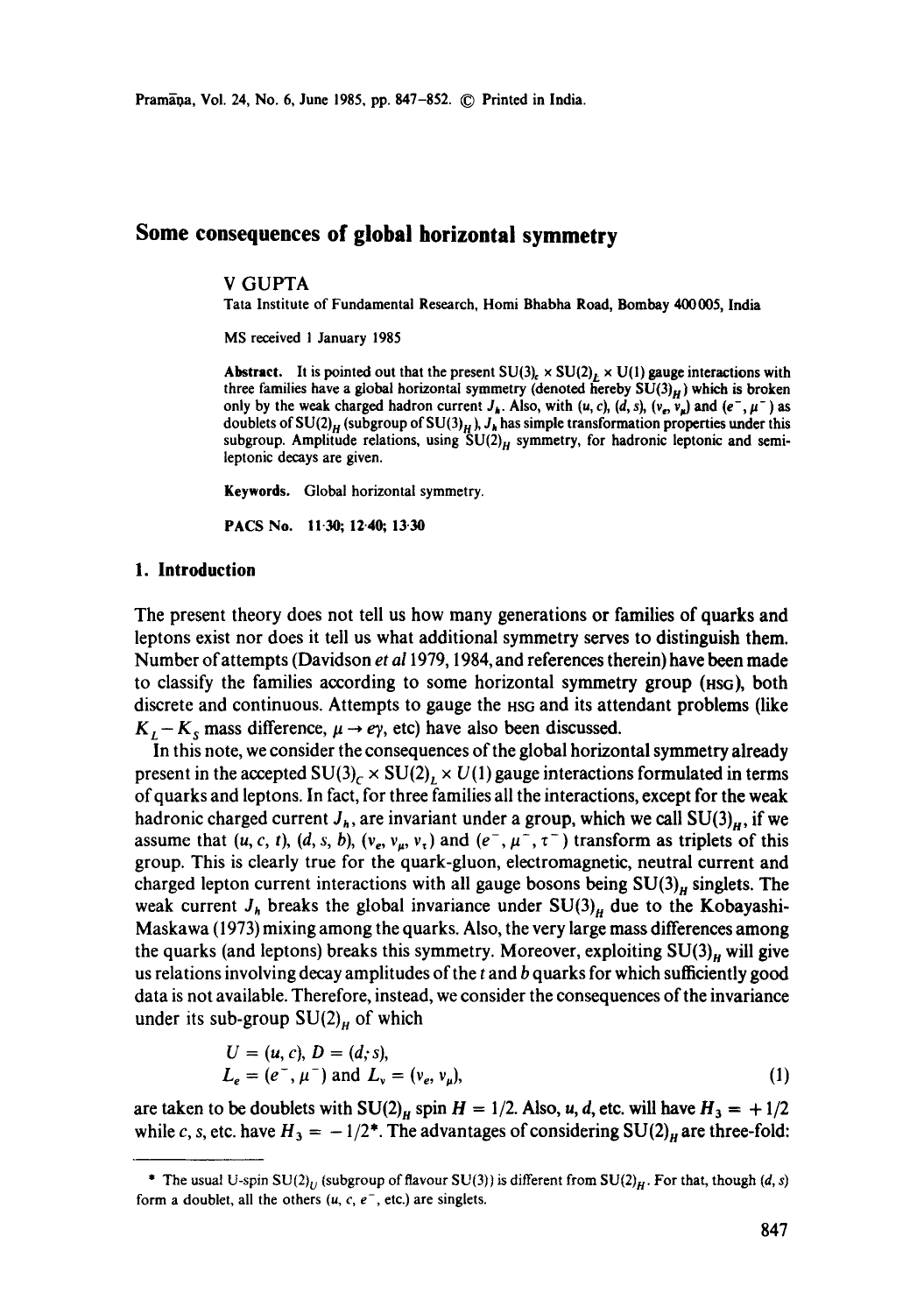(a) The mass differences among the members of a doublet are not so large;

(b) The relations obtained among the weak decays of the strange and charmed hadrons would hopefully be amenable to confrontation with data;

(c) The current  $J_h$  has simple and well-defined transformation properties under  $SU(2)<sub>H</sub>$ , namely\*

$$
J_h \simeq \cos \theta \left( \overline{u}d + \overline{c}s \right) + \sin \theta \left( \overline{u}s - \overline{c}d \right) + \dots \tag{2}
$$

Here we have neglected the other mixing-parameters as they are found to be small experimentally (Chau and Keung 1984 and references therein). The dots in (2) represent the terms involving the t and b quarks. Further,  $\theta$  is just the Cabibbo angle. Under  $SU(2)_u$ , the first term in (2) has  $H = 0$ , while the coefficient of sin  $\theta$  transforms as the sum of  $H = 1$ ,  $H_3 = +1$  and  $H = 1$ ,  $H_3 = -1$  objects which belong to the same  $H = 1$ multiplet. Denoting these by  $J(H, H_3)$  one can write the terms involving only the u, d, s and c quarks as

$$
J_h = \cos \theta \, J(0,0) + \sin \theta \, \{ J(1,1) + J(1,-1) \} + \dots \tag{3}
$$

Thus, the H-spin selection rules obeyed by  $J_h$  are

$$
|\Delta \mathbf{H}| = 0 \text{ and } |\Delta \mathbf{H}| = 1 \text{ with } \Delta H_3 = \pm 1.
$$

Having abstracted the SU(2)<sub>H</sub> properties of  $J_h$  a H-spin analysis can be done directly for the hadron decay amplitudes to obtain relations among them and test them, in the same spirit as is done for flavour isospin or SU(3) analyses. The new idea, in this paper, is noting the existence of  $SU(2)_H$  symmetry and its exploitation.

To proceed further one has to classify hadrons according to  $SU(2)<sub>n</sub>$ . This is done in § 2 using (1) and the knowledge of the quark content of the hadrons. In § 3 we briefly describe the application to the leptonic and semileptonic hadron decays<sup>\*\*</sup> and give only such amplitude relations which are amenable to experiment.

# **2. Classification of hadrons**

The members of the  $U$  (or  $D$ ) doublet carry the same electric charge so that hadrons with the same charge Q are likely to belong to multiplets of  $SU(2)_n$  although they may carry very different flavour quantum numbers like strangeness  $(S)$  and charm  $(C)$ . Also, as we shall see, in general, a hadron will be a superposition of different H-spin representations.

# 2.1 *Mesons*

The sixteen low-lying mesons will be formed out of  $U\overline{U}$ ,  $D\overline{D}$ ,  $U\overline{D}$  and  $D\overline{U}$  with  $Q = 0, 0, 1$  and  $-1$  respectively. Each of these contains four states which form  $H = 0$  and 1 multiplets. Clearly, the members of a given isospin multiplet will fall into different H-spin multiplets. The four  $U\overline{U}$  ( $D\overline{D}$ ) states contain no strange (charm) mesons. As a typical example note that in  $D\overline{U}$ ,  $\left(D^{-}, \frac{F^{-} - n}{\sqrt{2}}, K^{-} \right)$  and  $\left(\frac{n^2 + F^{-}}{\sqrt{2}}\right)$ 

<sup>\*</sup> The usual  $(V-A)$  structure has not been indicated.

<sup>\*\*</sup> Application to purely leptonic processes does not give anything new since the leptons are observable (unlike quarks) and all their interactions have  $H = 0$ .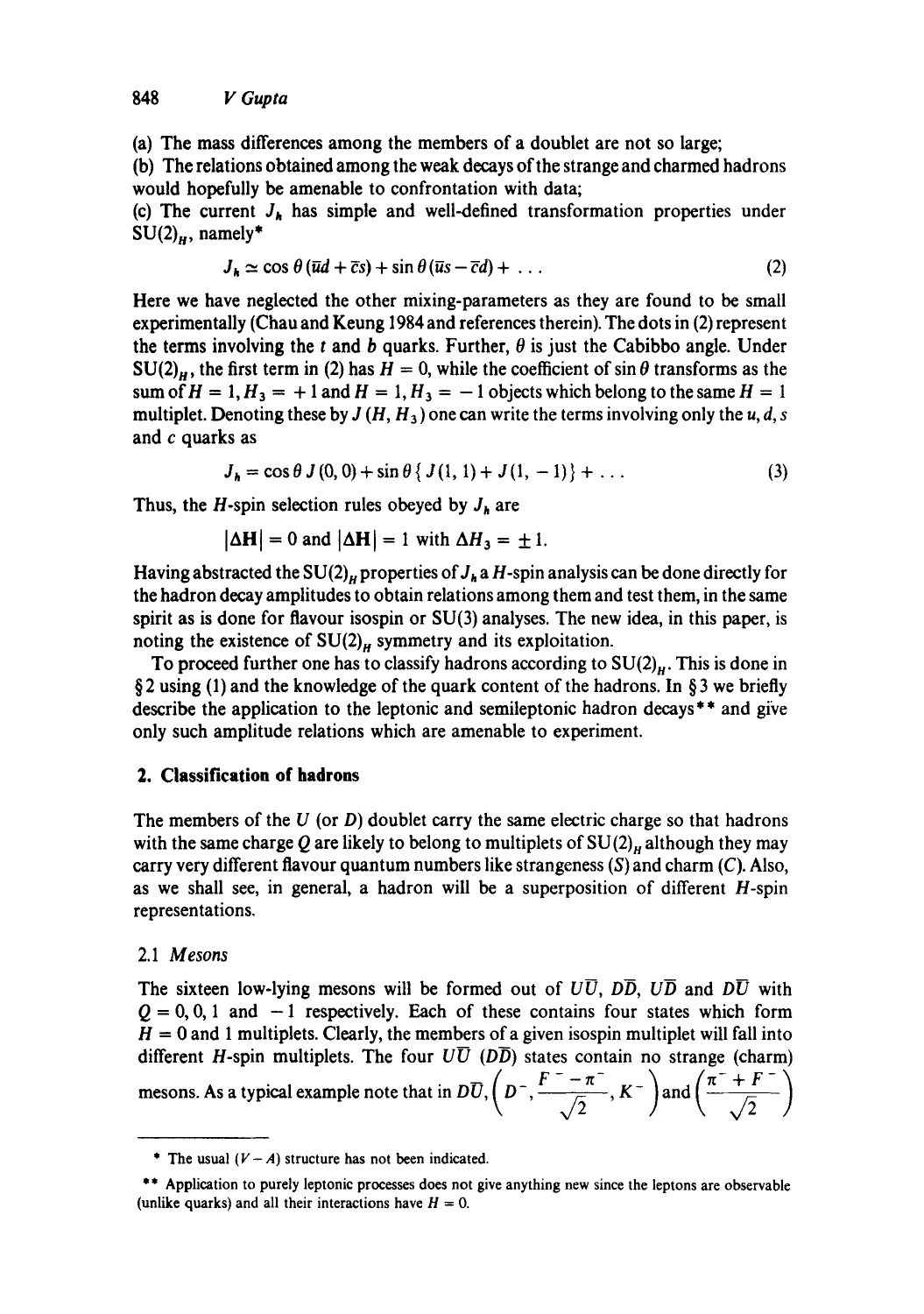transform as  $H = 1$  and 0 objects. The other H-spin multiplets are easy to write down and one can then obtain the meson states in terms of the H-spin multiplets.

## 2.2 *Baryons*

The low-lying baryons are obtained from *UUU, UUD ....* Each of these is a product of three doublets and reduces to eight states which form one  $H = 3/2$  and two distinct  $H = 1/2$  multiplets. The construction of the baryon states is quite straightforward as their quark content is well-known (Gupta 1976). Instead of writing these out in full detail we indicate briefly where the usual octet and deeuplet states occur. Baryons with different charge will clearly belong to distinct sets of H-spin multiplets.

2.2a  $Q = -1$  *baryons:* These come from *DDD* and have the simplest *H*-spin transformation properties since  $D = (d, s)$ . In fact,  $(\Delta^{-}, \Sigma^{*-}, \Xi^{*-}, \Omega^{-})$  has  $H = 3/2$ while  $(\Sigma^-,-\Xi^-)$  has  $H=1/2$ . The remaining  $H=1/2$  doublet does not correspond to any definite baryon states and are not needed for our analysis.

2.2b  $Q = 0$  *baryons*: These come from products like *UDD*. The familiar baryons which these contain are n,  $\Lambda$ ,  $\Sigma^{\circ}$ ,  $\Xi^{\circ}$ ,  $\Sigma^{*\circ}$  and  $\Xi^{*\circ}$ , none of which has simple H-spin properties. All of these  $(\Lambda, \Sigma^{\circ})$ , etc.) are superpositions of eight different H-spin multiplets except for  $n$ , which is a superposition of 3 distinct  $H$ -spin multiplets.

2.2c  $Q = 1$  *baryons*: These arise from products like *UUD*. The familiar baryons present in these are p,  $\Sigma^+$ ,  $\Delta^+$ ,  $\Sigma^{*+}$ . The p and  $\Delta^+$  are superpositions of 3, while  $\Sigma^+$  and  $\Sigma^{++}$  are superpositions of 8 different H-spin multiplets.

2.2d  $Q = +2$  baryons: The only low-lying baryon, which it contains is  $\Delta^{++}$  which transforms as the  $H_3 = 3/2$  component of a  $H = 3/2$  multiplet containing baryons which carry charm equal to 1, 2 and 3 units.

Given this brief description of the classification of the hadrons we proceed to a  $SU(2)_u$  analysis of their weak decays. In doing this our object is to consider such set of decays where experimental data is available or is soon likely to be available so that the amplitude relations obtained can be confronted with experiment.

# **3. Consequences of H-spin analysis**

The leptonic and semi-leptonic hadron decays arise from the effective interaction ( $J_hJ_l^{\dagger}$  $+$  h.c.), where  $J_i$  is the charged leptonic current. The *H*-spin properties of this interaction are determined by  $J<sub>A</sub>$  since  $J<sub>I</sub>$  has  $H = 0$ . Further, the leptonic part of the amplitude factorizes and is explicitly known and would be the same for the amplitude  $A (h \rightarrow h' + l^- + \bar{\nu}_l)$  for any two hadrons h and h'. So the relevant part for  $SU(2)_H$ analysis is the hadronic part  $\langle h'| J_h | h \rangle$ . Relations obtained among the hadronic part of the decay amplitudes would also be true for the full amplitude for a given lepton pair. These remarks apply to the meson leptonic decay amplitude  $A(h^- \rightarrow l^- + \overline{v}_l)$  where the hadronic part is  $\langle 0 | J_h | h \rangle$ . For ease of notation, we suppress the lepton pair in the final state and write simply  $A(h^-)$  and  $A(h \rightarrow h')$  for the leptonic and semi-leptonic decay amplitudes.

# 3.1 *Meson leptonic decays*

There are four  $Q = -1$  mesons  $h = \pi^{-}$ ,  $K^{-}$ ,  $F^{-}$ ,  $D^{-}$  which decay into a charged lepton pair (e.g.  $\mu^-$ ,  $\bar{v}_\mu$ ). The hadronic part of the amplitudes  $\langle 0|J_h|D\bar{U}\rangle$  depends on two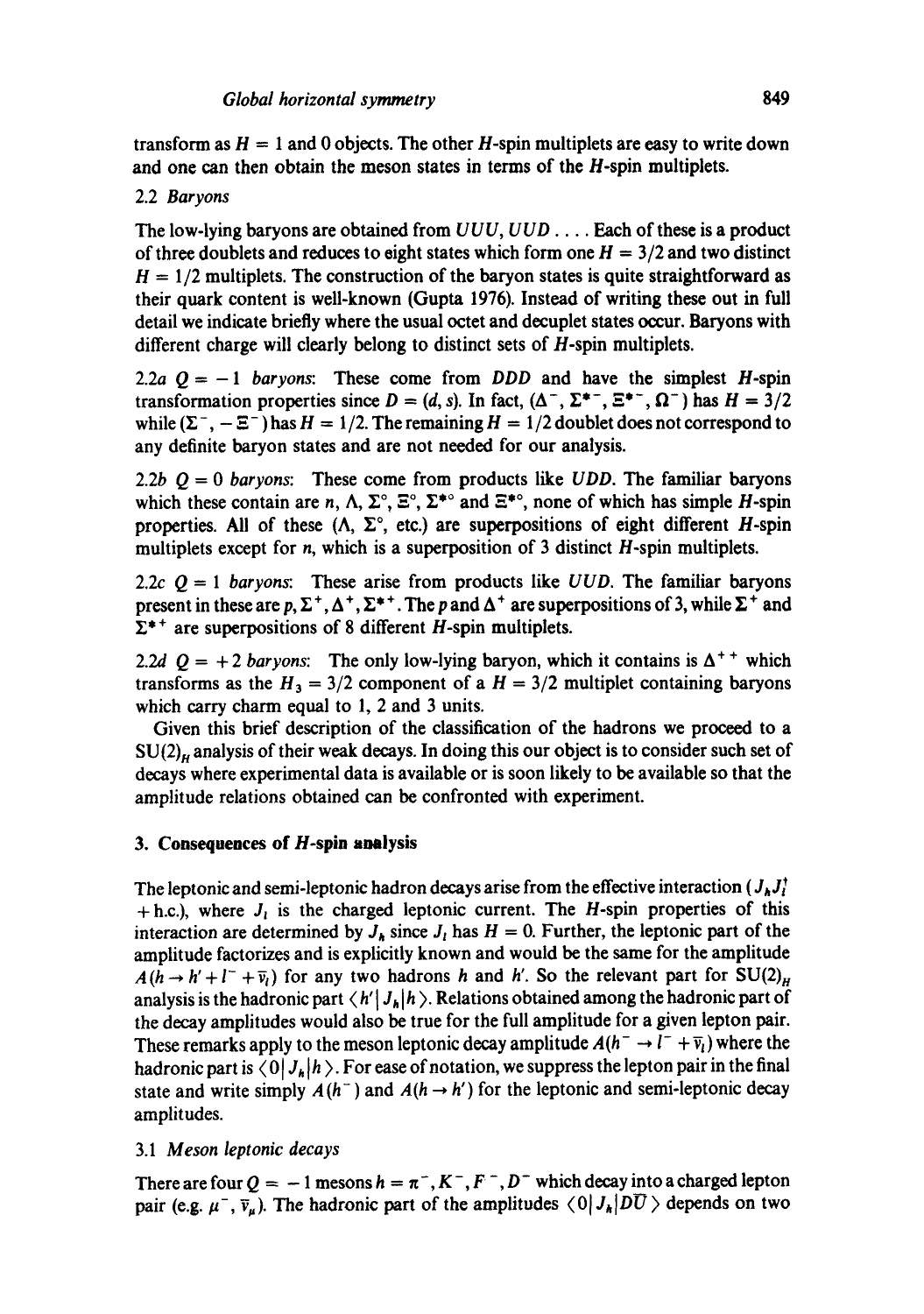$SU(2)_H$  invariant amplitudes. We thus obtain two simple testable relations

$$
|A(\pi^-)| = |A(F^-)|,\t(4a)
$$

$$
|A(K^-)| = |A(D^-)|. \tag{4b}
$$

These have been given for modulus of the amplitudes because that is what one extracts from the experimental rate after removing the phase space factors. Corresponding relations will be true for the antiparticle decays,  $\pi^+ \rightarrow \mu^+ + \nu_\mu$  etc. If we recall the quark content of the mesons then (4) is obvious directly from (2) and probably has been already noted earlier. Less obvious consequences of H-spin arise for the semi-leptonic decays.

#### 3.2 *Meson semi-leptonic decays*

There are 32 possible amplitudes  $(h \rightarrow h' + l^+ + v_t)$  arising from eight  $Q = 0$  mesons going to four  $Q = -1$  mesons plus a lepton pair. Of these 24 are allowed by the usual selection rules,  $\Delta Q = \Delta S$ ,  $\Delta Q = \Delta C = \Delta S$ ,  $|\Delta S| \le 1$ ,  $|\Delta C| \le 1$  etc. obeyed by  $J_h$ . Of the eight forbidden by these selection rules four *(viz, D<sup>o</sup>*  $\rightarrow$  *D<sup>-</sup>, K<sup>o</sup>*  $\rightarrow$  *K<sup>-</sup>,*  $\bar{K}^{\circ} \rightarrow D^{-}$ *,*  $\overline{D}^{\circ} \rightarrow K^{-}$ ) are also forbidden by *H*-spin selection rule since  $J_{h}$  obeys  $|\Delta H_{3}| \leq 1$ . However the other four *(viz, K<sup>o</sup>*  $\rightarrow$  F<sup>-</sup>, K<sup>o</sup>  $\rightarrow$   $\pi$ <sup>-</sup>,  $\overline{D}^{\circ}$   $\rightarrow$   $\pi$ <sup>-</sup>,  $D^{\circ}$   $\rightarrow$  F<sup>-</sup>) are non-zero at the level of H-spin analysis and are actually expressed in terms of two invariant amplitudes (say  $a$  and  $b$ ). The reason why this happens is that, unlike isospin multiplets, members of an irreducible representation of  $SU(2)_n$  carry different S and C quantum numbers. So it is necessary to impose the usual strangeness and charm selection rules after one has done the H-spin analysis. Imposition of these selection rules merely reduces the number of independent  $H$ -spin invariant amplitudes. As a result, putting  $a$  $b = b = 0$  to remove the four unwanted amplitudes, we find the 24 allowed amplitudes are given in terms of 8 H-spin invariant amplitudes. It is straightforward but tedious to obtain the sixteen amplitude relations. Most of these involve 4 or 5 amplitudes and arc difficult to test and we do not record them. The only simple relations obtained are

$$
|A(\overline{D}^{\circ} \to D^{-})| = |A(D^{\circ} \to K^{-})|,
$$
\n(5a)

$$
|A(D^{\circ} \to \pi^{-}) = |A(\overline{D}^{\circ} \to F^{-})|,
$$
 (5b)

$$
|A(\overline{K}^{\circ} \to F^{-}) = |A(K^{\circ} \to \pi^{-})|, \tag{5c}
$$

The amplitude modulii involved in (5) can be extracted from the corresponding decay, for example, the right side of (5b) can be obtained from the decay rate for  $F^{-} \rightarrow \overline{D}^{\circ} + l^{-}$  $+ \bar{\nu}_1$ . Corresponding relations will hold for the amplitudes for  $Q = 1$  meson  $\rightarrow Q = 0$ meson plus a lepton pair. Since  $A(\overline{K}^{\circ} \to \pi^{-}) = 0 = A(K^{\circ} \to F^{-})$ , (5c) can be written as

$$
|A(F^- \to K_{L,S})| = |A(K_{L,S} \to \pi^-)| \tag{5d}
$$

Equations (5) are easy to test. However, one has to await data on the charmed meson semi-leptonic decays.

#### 3.3 *Baryon semi-leptonic decays*

There are six  $\Delta S = 0$  and six  $\Delta S = \Delta Q = 1$  semi-leptonic decays of the usual baryon octet. From the viewpoint of  $SU(2)_H$ , these 12 decays break up into two different sets of six decays each, depending on the charge  $Q$  of the baryons involved. The first set contains transitions between  $Q = 0$  and  $Q = 1$  baryons (e.g.  $n \to p$ ,  $\Lambda \to p$ ,  $\Sigma^+ \to \Lambda$ , etc.)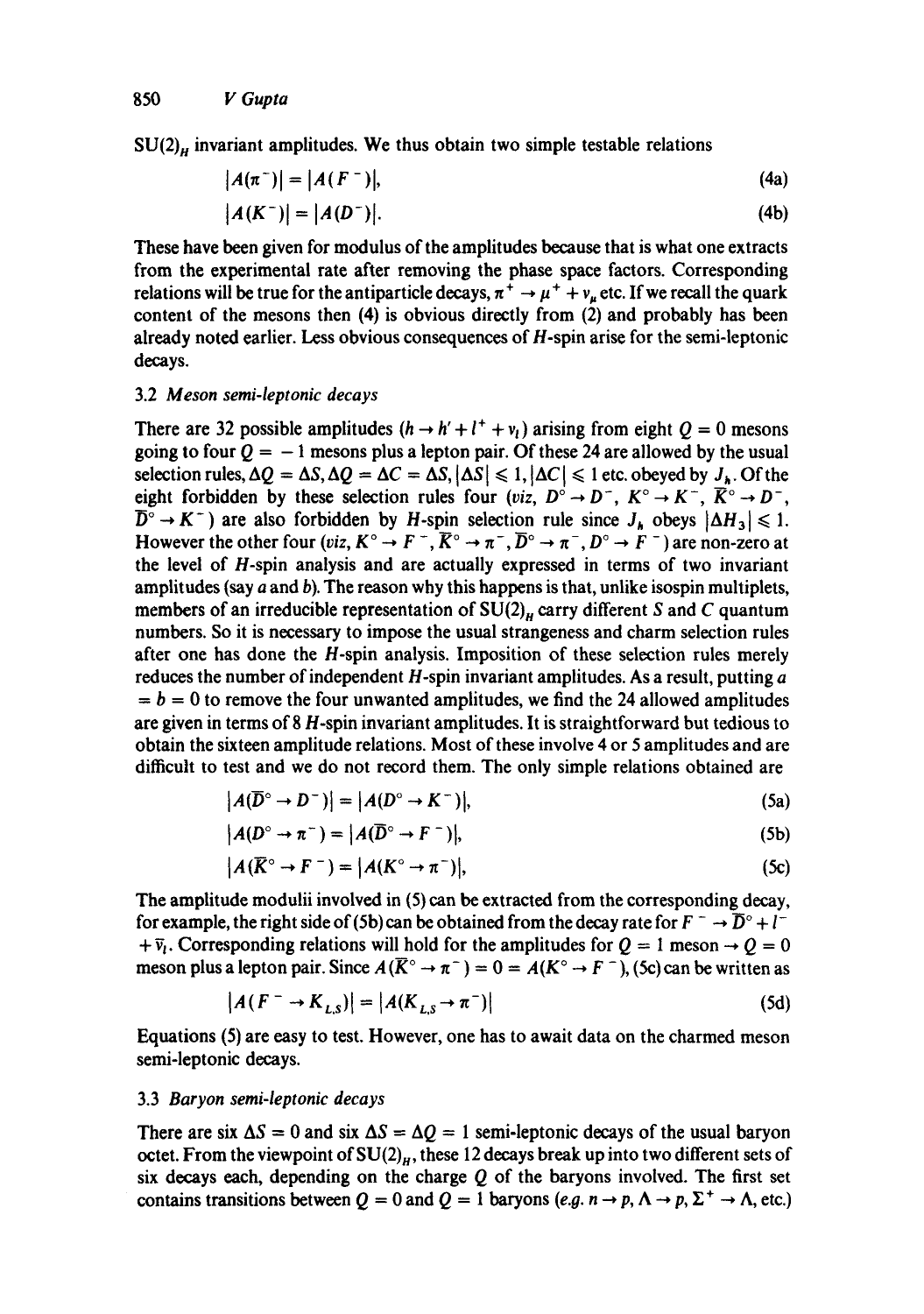while the second set contains the decays of  $Q = -1$  baryons *(e.g.*  $\Sigma^- \rightarrow n$ ,  $\Xi^- \rightarrow \Xi^{\circ}$ , etc.). This break up occurs because baryons with different  $Q$  belong to different  $H$ -spin multiplets and consequently the decays in the two sets will be given in terms of different invariant amplitudes. Thus,  $SU(2)_H$  symmetry will give no relations between the decays of the two sets. Among the decay amplitudes in the first set no relation is obtained because the  $Q = 0$  and  $Q = 1$  baryons do not have simple H-spin properties. However, as pointed earlier, the  $Q = -1$  baryons have simple H-spin properties and, in fact, one obtains two relations. In the  $\Delta S = 0$  sector, we find

$$
\sqrt{2}A(\Xi^{-} \to \Xi^{0}) + \sqrt{3}A(\Sigma^{-} \to \Lambda^{0}) = A(\Sigma^{-} \to \Sigma^{0}),
$$
 (6)

where the lepton pair in the final state is understood. In the  $\Delta S = 1$  sector, *H*-spin analysis gives a four amplitude relation which involves the  $\Delta Q = -\Delta S$  amplitude  $A(\Sigma^{-} \rightarrow \Xi^{\circ})$ . As explained above, we can impose the  $\Delta Q = \Delta S$  rule and require  $A(\Sigma^{-} \rightarrow \Xi^{0}) = 0$ , thus reducing the number of H-spin invariant amplitudes by one. The relation among the remaining three  $\Delta Q = \Delta S$  amplitudes is

$$
\sqrt{2} A (\Sigma^- \to n) = \sqrt{3} A (\Xi^- \to \Lambda) - A (\Xi^- \to \Sigma^{\circ}), \tag{7}
$$

The remarkable thing about (6) and (7) is that they form a sub-set of the many more relations obtained by using the flavour SU(3) transformation properties of  $J_h$  (Cabibbo 1963). The latest experimental results (Jarlskog 1983 and references therein) are in conformity with the predictions of flavour  $SU(3)$  symmetry. As such (6) and (7) do not provide a definitive test of  $SU(2)_H$  symmetry. For predictions which are specific to it one would presumably have to appeal to relations involving charmed baryon semi-leptonic decays.

For the sake of completeness, we give the  $SU(2)_H$  predictions for the semi-leptonic decays of  $J^p = 1/2^+$  charmed baryons into the  $1/2^+$  octet baryons, even though data is not available, at present, to test these. We use the notation of Gaillard *et al* (1975) to denote the  $1/2^+$  charmed baryons with the quark content in brackets so that the flavour and H<sub>3</sub> quantum numbers become explicit. The  $\Delta C = \Delta S = \Delta Q$  decays (proportional to cos  $\theta$ ) go through the  $J(0, 0)$  part of  $J_h$ , while the  $\Delta C = \Delta Q$ ,  $\Delta S = 0$  decays (proportional to sin  $\theta$ ) go through the  $(J(1, 1) + J(1, -1))$  part. In each case, one has to do the SU(2)<sub>H</sub> analysis for the  $(Q = 1 \rightarrow Q = 0)$  and  $(Q = 0 \rightarrow Q = -1)$  type amplitudes separately. The results for the four cases with brief comments are given below.

## *(i) A(Q = 1 ~ Q = O) amplitudes*

(a) There are 4 charmed baryon decays  $(C_1^+ \to \Sigma^{\circ}, C_0^+ \to \Lambda^{\circ}, A^+ \to \Xi^{\circ}$  and  $S^+ \to \Xi^{\circ}$ ) obeying  $\Delta Q = \Delta C = \Delta S$ . These get related to the 3 usual  $\Delta S = 0$  amplitudes (p  $\rightarrow n$ ,  $\Sigma^+ \to \Sigma^{\circ}$ ,  $\Sigma^+ \to \Lambda$ ). Noting that  $A(C_1^+ \to \Lambda^{\circ}) = A(C_0^+ \to \Sigma^{\circ}) = 0$  by the  $|\Delta I| = 0$ selection rule, since  $C_1^+(C_0^+)$  has isospin 1(0), two relations emerge, viz.,

$$
A(C_1^+(udc) \to \Sigma^{\circ}) = \sqrt{2} A(\Sigma^+ \to \Sigma^{\circ}) - A(p \to n), \tag{8a}
$$

$$
\sqrt{3} A (C_0^+ (udc) \to \Lambda^{\circ}) = \sqrt{2} A (\Sigma^+ \to \Lambda^{\circ}) + \sqrt{3} A (p \to n). \tag{8b}
$$

(b) There are six  $\Delta C = \Delta Q$ ,  $\Delta S = 0$  and three usual  $\Delta S = \Delta Q$  decays. These nine amplitudes are given in terms of eight independent  $SU(2)_H$  amplitudes. We do not record the complicated relation obtained as there is no hope of testing it.